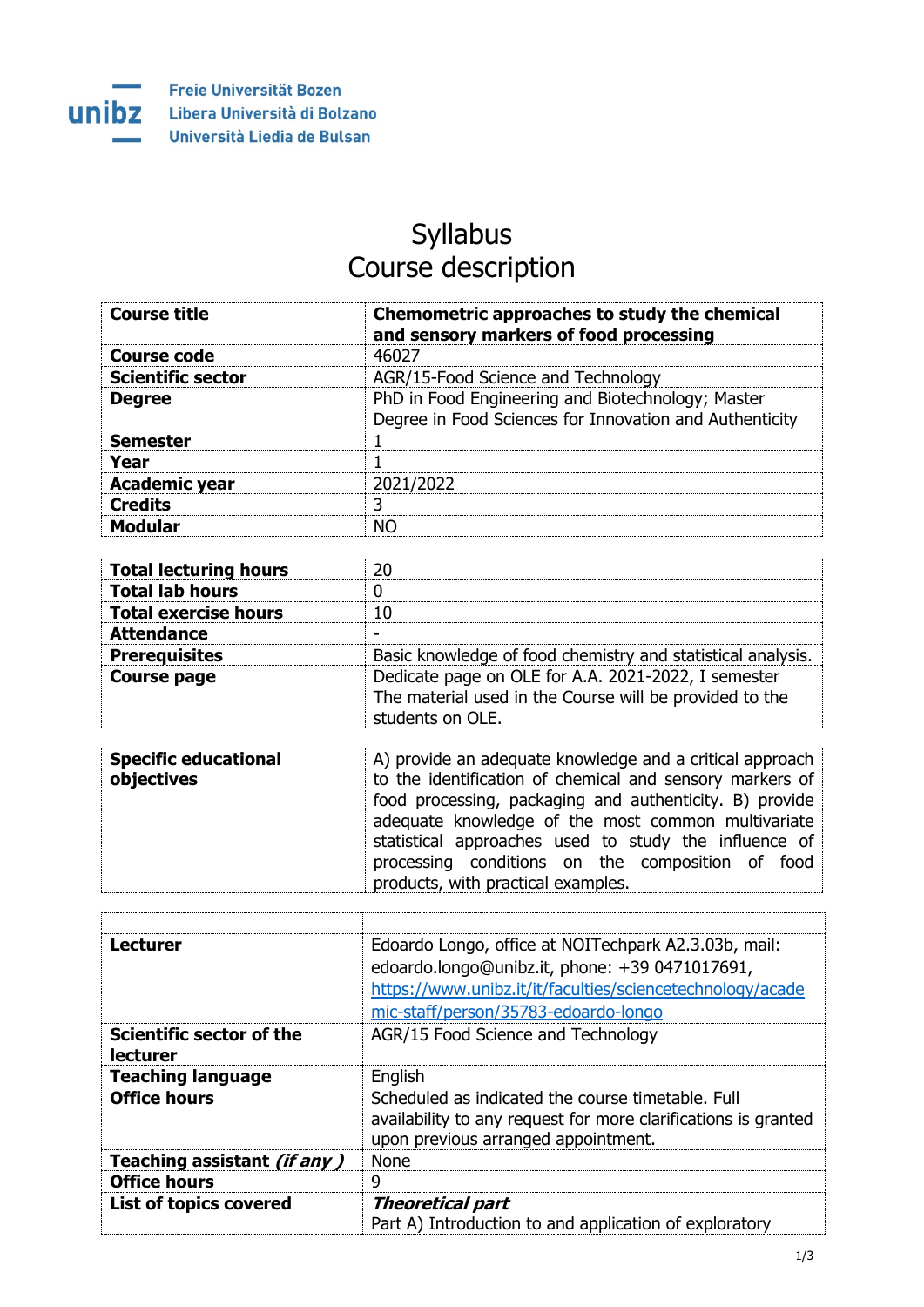

|                        | multivariate analysis models (e.g. PCA, HCA) in food<br>quality data, introduction to more advanced exploratory<br>models; Part B) Supervised multivariate classification<br>models (eg. SIMCA; DA); Part C) Multivariate regression<br>models (MLR, PCR, PLS) and derived classification<br>methods (PLS-DA). |
|------------------------|----------------------------------------------------------------------------------------------------------------------------------------------------------------------------------------------------------------------------------------------------------------------------------------------------------------|
|                        | <b>Practical activities</b><br>Training and use of software tools for multivariate<br>statistical analysis, for applications to dataset from food<br>analytical and sensory analysis                                                                                                                           |
| <b>Teaching format</b> | Frontal lectures, exercises, projects                                                                                                                                                                                                                                                                          |

| <b>Learning outcomes</b> | Knowledge and understanding. (a) adequate knowledge<br>and understanding of the application of appropriate<br>statistical tools for studying the chemical and sensory<br>markers of food products quality and authenticity; (b)<br>autonomous ability of devising and applying statistical<br>strategies to investigate the chemical and sensory<br>markers of quality and authenticity of food products;<br>Applying knowledge and understanding. (a) developing<br>the capability of integrating information, both in horizontal<br>way (technological, chemical, biological, and regulatory<br>aspects related to the chemical and sensory analysis of<br>food products) and in vertical way (reasonable sequence<br>of processes affecting the composition of food products<br>for the evaluation of their quality and authenticity);<br>Making judgements. Capability of identify critical<br>parameters in order to improve the efficiency of the<br>chemical and sensory analysis of food products;<br>Communication skills. Capability of clearly and<br>exhaustively communicate notions, ideas, problems and<br>technical solutions by interpreting and integrating the<br>results of chemical and sensory analyses of food products<br>to interlocutors, either professional or not, representative<br>of the various and specific competencies in the food<br>supply chain (agronomist, engineers, biologists, chemists,<br>nutritionists, administrators)<br>Learning skills. Ability to achieve independence in the<br>evaluation of statistical tools for the analysis of chemical<br>and sensory data from food products, with an appropriate<br>level of autonomy in the interpretation of results. |
|--------------------------|----------------------------------------------------------------------------------------------------------------------------------------------------------------------------------------------------------------------------------------------------------------------------------------------------------------------------------------------------------------------------------------------------------------------------------------------------------------------------------------------------------------------------------------------------------------------------------------------------------------------------------------------------------------------------------------------------------------------------------------------------------------------------------------------------------------------------------------------------------------------------------------------------------------------------------------------------------------------------------------------------------------------------------------------------------------------------------------------------------------------------------------------------------------------------------------------------------------------------------------------------------------------------------------------------------------------------------------------------------------------------------------------------------------------------------------------------------------------------------------------------------------------------------------------------------------------------------------------------------------------------------------------------------------------------------------------------------------------|
| Assessment               | A project work developed by the student will be assessed:<br>presentation and discussion of a topic related to the<br>contents of the course agreed between lecturer and                                                                                                                                                                                                                                                                                                                                                                                                                                                                                                                                                                                                                                                                                                                                                                                                                                                                                                                                                                                                                                                                                                                                                                                                                                                                                                                                                                                                                                                                                                                                             |